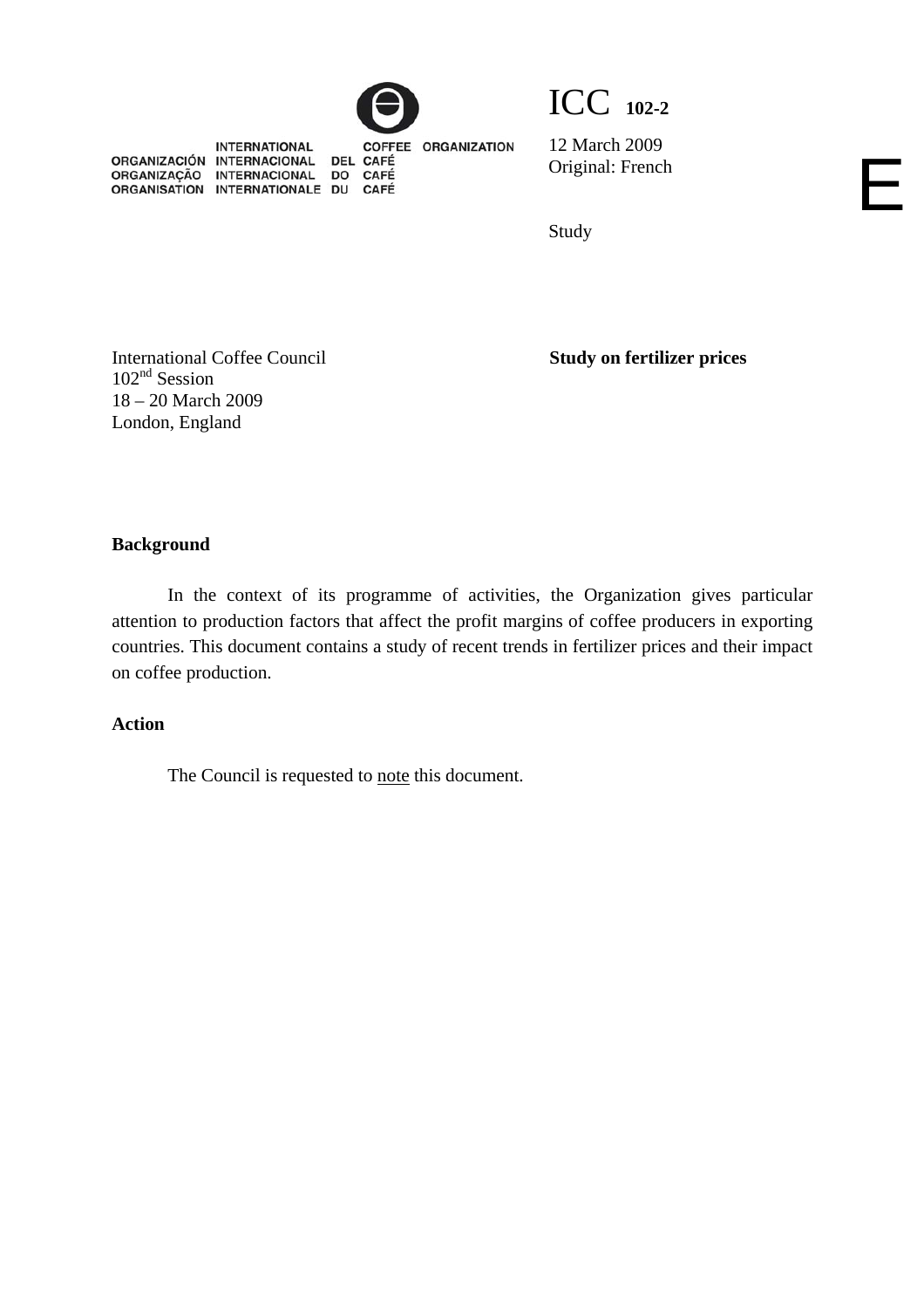### **STUDY ON FERTILIZER PRICES**

## **Introduction**

1. While the availability of arable land is constantly diminishing, the world's population continues to grow. The demand for energy is also increasing, exerting pressure on cereal crops grown for the production of biofuels and thereby reducing the quantities available for human and animal consumption. In this context, fertilizers play an increasingly vital role in ensuring soil fertility. Fertilizers are compounds used to enrich soils and provide plants with essential nutrients to promote growth and improve yield. Plants need adequate nutrient elements for healthy growth in optimal conditions given their contribution to soil fertility.

2. The fertilizers that are used in agriculture can be classified in two main types: organic and inorganic (also called mineral). A third type, organo-mineral fertilizer, is a combination of the first two. Organic fertilizer can be of animal or plant origin and is derived from vegetable waste or by-products of animal farming, including manure. Chemical fertilizers were developed by the chemical industry from carbon and petroleum. Mineral fertilizers were developed using naturally occurring deposits of phosphates and potassium as well as chemically manufactured fertilizer. To indicate their difference from organic fertilizer, fertilizers of chemical origin are known as mineral fertilizers even though they have the same constituents. This report provides a survey of fertilizers used in coffee farming and changes in their prices. The following points will be covered:

- I. Supply and demand of fertilizers used in coffee farming
- II. Prices of fertilizers used in coffee farming
- III. Impact of fertilizer price changes on coffee production

## **I. SUPPLY AND DEMAND OF FERTILIZERS USED IN COFFEE FARMING**

## **I.1 Production**

3. Fertilizers are produced, marketed and used throughout the world. In coffee farming, the nutrients most widely used to enrich soils and improve yields are mineral fertilizers, mainly nitrogen, phosphate and potassium (NPK). Secondary nutrients or oligo-elements are also used to enrich the soil; these include manganese, iron, boron and zinc.

4. These nutrients or fertilizers are used in many exporting countries to improve yields. Any natural or manufactured product containing at least 5% of one of the three main elements can be called a fertilizer. For coffee, as for many other crops, the three essential nutrients for optimal growth are nitrogen, phosphorus and potassium. These three key elements are usually joined together but specific combinations depend on many factors. There is no standard formula for mineral soil enrichment since this depends on the nature of the soils, the rainfall regime and the amount of rain, the age of coffee trees, and the genetic value of the selected plant material. Total production of the three major nutrients was estimated at 206 million tonnes in 2007.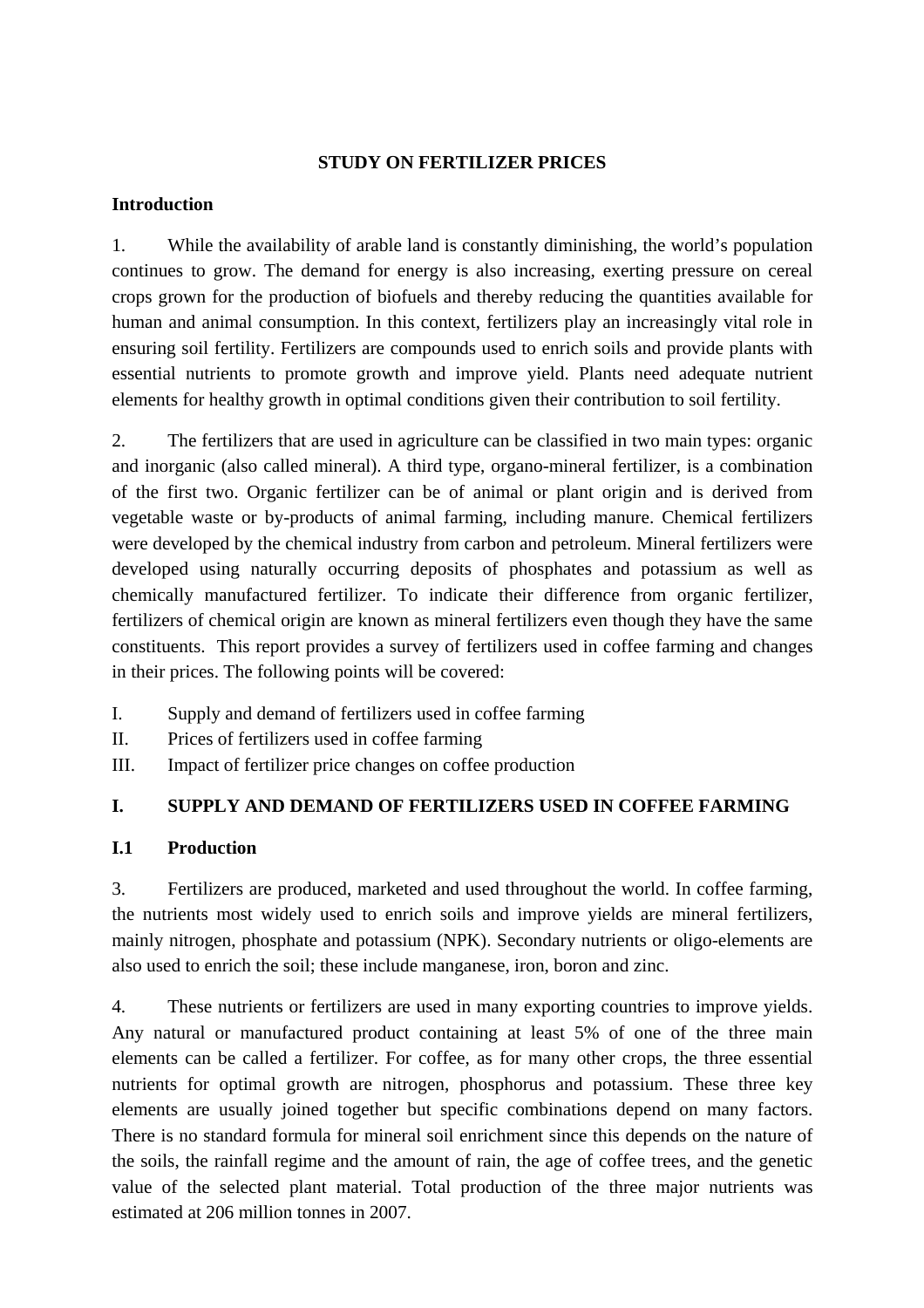### **(a) Nitrogen fertilizers**

5. Nitrogen, designated by the chemical symbol 'N', plays a key role in the healthy growth of the coffee tree and the formation of new branches and leaves as well as in photosynthesis. Nitrogen fertilizers are produced by synthesizing ammonia with nitrogen from the air in combination with hydrogen derived from natural gas. This chemical process can be used to produce a number of substances, including urea, ammonium sulphate, ammonium nitrate and nitrate. Nitrogen fertilizers account for 59% of the world's fertilizer production. The main nitrogen fertilizers derive from ammonia and its derivative product, urea. This study uses the price of urea as a reference for nitrogen fertilizer prices. World production of urea totalled 131 million tonnes in 2007. Natural gas accounts for between 70% and 90% of the cost of producing ammonia. The main producers of nitrogen fertilizers are China, India, Pakistan, Canada, Indonesia, Russian Federation and the United States of America.

### **(b) Potassium fertilizers**

6. Potassium, designated by the chemical symbol 'K', is necessary for fruit and seed formation. Potassium fertilizers, commonly known as potash, include potassium chloride, potassium sulphate, potassium carbonate etc. They are mainly derived from natural potassium deposits and account for around 17% of world fertilizer production. World production was around 38 million tonnes in 2007. The main producers are Canada, Russian Federation, and Belarus, which account for over 70% of world production. Germany, Israel, Jordan, the USA, China and Brazil are also significant producers.

### **(c) Phosphate fertilizers**

7. As in the case of potassium fertilizers, phosphate fertilizers are mainly derived from natural rock deposits. Phosphates are a source of phosphorus, designated by the chemical symbol 'P'. Phosphorus is not a major nutrient requirement for coffee trees although it contributes to the development of roots, flowering and fructification. Phosphate fertilizers or phosphates  $(P_2O_5)$  include single or ordinary superphosphates, triple superphosphates, natural superphosphates, etc. Phosphate fertilizers account for 24% of the world's total fertilizer production. The biggest phosphate deposits are found in North America, Morocco, Tunisia, Togo, Israel, Jordan, China and a number of islands in Oceania, namely Nauru, Banaba and Makatea. The world's major producers are China, the USA, Morocco, Russian Federation, Tunisia, Jordan, Brazil, Israel, South Africa, Syria, Senegal and Togo. World production of phosphate fertilizers totalled 37 million tonnes in 2007.

#### **I.2 Consumption**

8. World demand for fertilizers was estimated at around 197 million tonnes in 2007. The growth in world demand has played a significant role in the increase in fertilizer prices. In regional terms, fertilizer consumption is marginal in Africa, accounting for only 3.4% of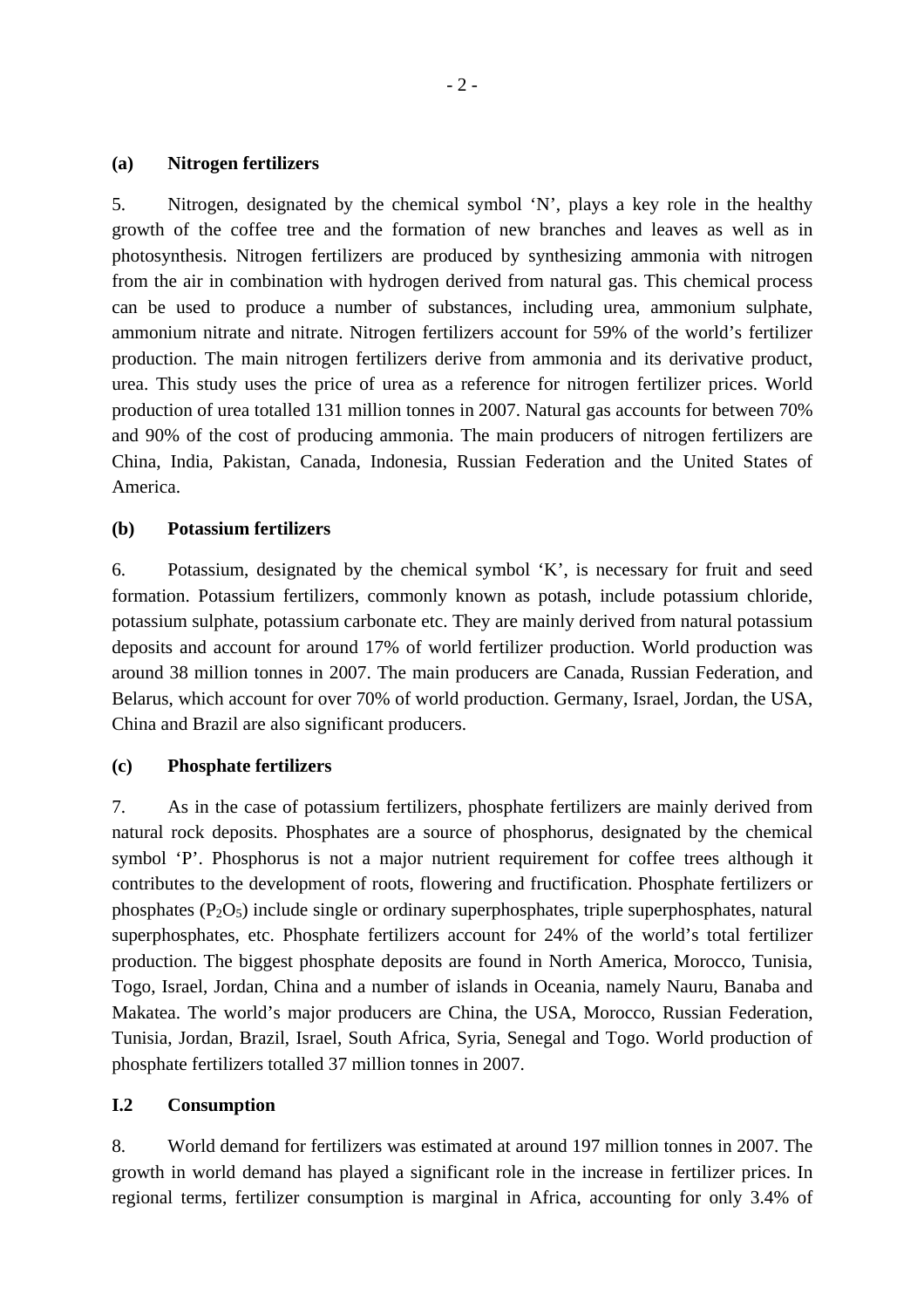world consumption of nitrogen fertilizers, 2.5% in the case of phosphates and 1.6% in the case of potassium in 2007. The main fertilizer consumers in Africa are Egypt, South Africa and Morocco. The main consumption areas are South and Southeast Asia and North America (Table 1). The main consumers of fertilizer are China, India, Brazil and the USA. China, India and Brazil accounted for as much as 90% of the growth in world fertilizer demand in 2007.

|                                   | <b>Nitrogen</b>                         |                  | <b>Potash</b>                           |                  | Phosphate                        |                  |  |
|-----------------------------------|-----------------------------------------|------------------|-----------------------------------------|------------------|----------------------------------|------------------|--|
| <b>Regions and</b><br>sub regions | <b>Share of</b><br>world<br>consumption | Annual<br>growth | <b>Share of</b><br>world<br>consumption | Annual<br>growth | Share of<br>world<br>consumption | Annual<br>Growth |  |
|                                   | $\%$                                    |                  | $\frac{0}{0}$                           |                  | $\%$                             |                  |  |
| World                             |                                         | 1.4              |                                         | 2.4              |                                  | 2.0              |  |
| Africa                            | 3.4                                     | 2.9              | 1.6                                     | 2.0              | 1.6                              | 1.0              |  |
| North America                     | 13.5                                    | 0.3              | 17.1                                    | 0.7              | 17.1                             | 0.5              |  |
| Latin America                     | 6.3                                     | 2.4              | 17.5                                    | 2.9              | 17.5                             | 2.8              |  |
| West Asia                         | 3.5                                     | 1.7              | 1.4                                     | 2.4              | 1.4                              | 1.0              |  |
| South Asia                        | 19.6                                    | 2.2              | 10.9                                    | 4.2              | 10.9                             | 3.5              |  |
| East Asia                         | 38.3                                    | 1.3              | 35.2                                    | 3.3              | 35.2                             | 1.9              |  |
| Central Europe                    | 2.7                                     | 1.8              | 2.4                                     | 1.0              | 2.4                              | 1.2              |  |
| West Europe                       | 8.4                                     | $-0.3$           | 9.5                                     | 0.0              | 9.5                              | $-0.7$           |  |
| East Europe and                   |                                         |                  |                                         |                  |                                  |                  |  |
| Central Asia                      | 3.0                                     | 2.4              | 3.1                                     | 1.6              | 3.1                              | 4.5              |  |
| Oceania                           | 1.4                                     | 4.9              | 1.3                                     | 2.1              | 1.3                              | 1.7              |  |

**Table 1: Expected share of regional and sub-regional fertilizer consumption (2007/08 - 2011/12)1**

Source: FAO, 1 July – 30 June

## **Table 2: World fertilizer supply and demand<sup>2</sup>**

|                   | 2007/08 | 2008/09 | 2009/10 | 2010/11 | 2011/12 |
|-------------------|---------|---------|---------|---------|---------|
| Total supply      | 206 431 | 212 225 | 219 930 | 230 334 | 240 711 |
| Total demand      | 197 004 | 201482  | 205 947 | 211 230 | 216 019 |
| Surplus/(deficit) | 9427    | 10 743  | 13 983  | 19 104  | 24 692  |

In thousand tonnes Source: FAO, 1 July – 30 June

 $\overline{a}$ 

### **(a) Nitrogen fertilizers**

9. Demand for nitrogen fertilizers continues to be high in Asia, which, according to a report by the FAO**<sup>3</sup>** , could account for 69% of future growth in world demand. North America accounts for 14% of the increase in demand and Latin America for 7%. The other regions (Africa, Eastern Europe and Oceania) each account for some 2% to 3% of the increase in demand for nitrogen fertilizers. Table 3 shows the situation of supply and demand for nitrogen fertilizers.

<sup>&</sup>lt;sup>1</sup> *FAO, 'Current world fertilizer trends and outlook to 2011/12', Rome, 2008.* 

<sup>2</sup> *Situation in 2007/08 and projections from 2008/09 to 2011/12.*

<sup>3</sup> *FAO, 'Current world fertilizer trends and outlook to 2011/12', Rome, 2008.*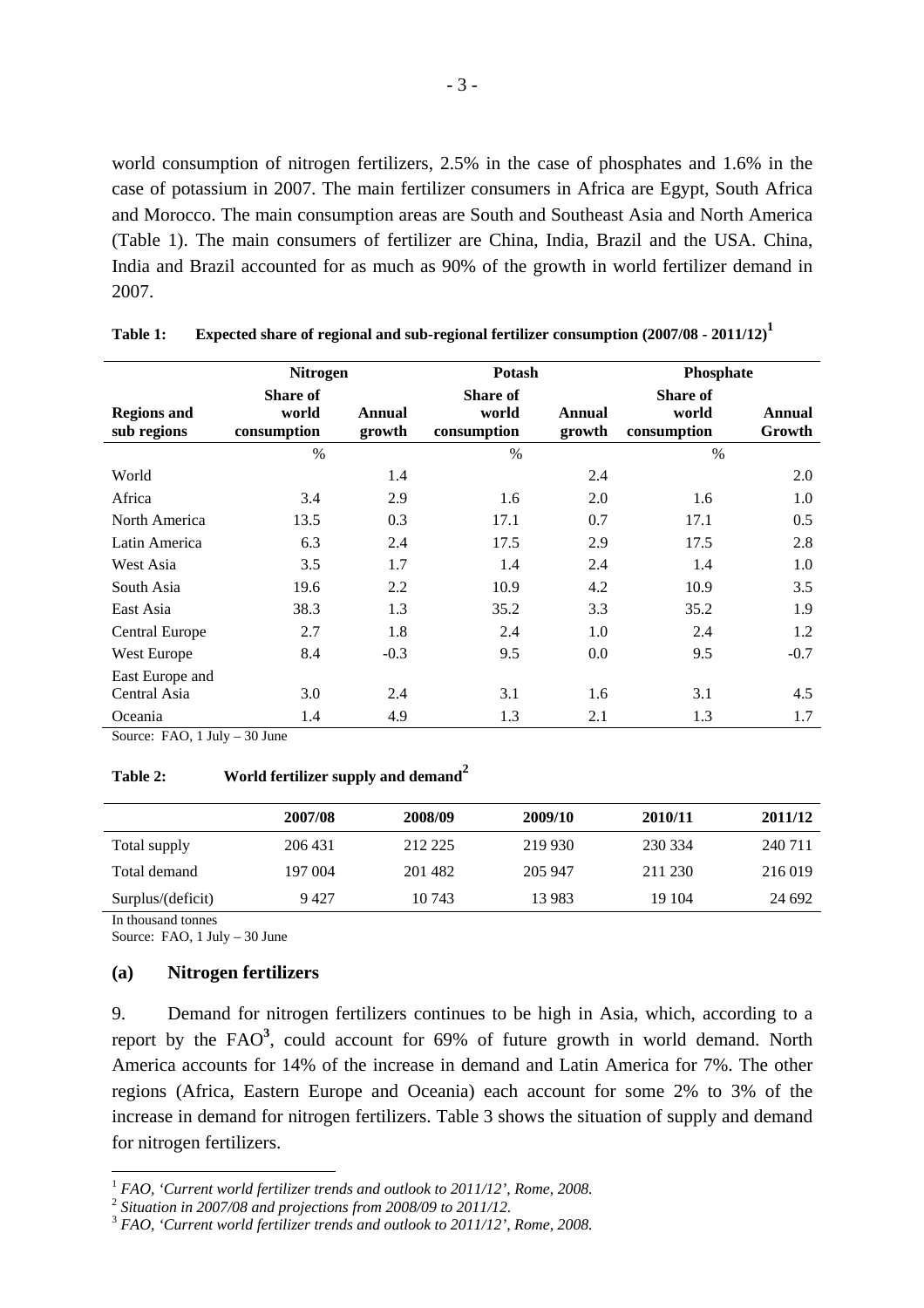|                   | 2007/08 | 2008/09 | 2009/10 | 2010/11 | 2011/12 |
|-------------------|---------|---------|---------|---------|---------|
| Total supply      | 131 106 | 136 252 | 140 732 | 147 748 | 154 199 |
| Total demand      | 127 820 | 130 409 | 133 059 | 136 198 | 139 140 |
| Surplus/(deficit) | 3 2 8 6 | 5843    | 7 673   | 11 550  | 15 059  |

| Table 3: | World nitrogen supply and demand balance <sup>-</sup> |  |  |
|----------|-------------------------------------------------------|--|--|

In thousand tonnes

Source: FAO, 1 July – 30 June

#### **(b) Potash fertilizers**

10. As indicated in Table 1 above, world demand for potash fertilizers is expected to increase by 2.4% per year. Once again, Asia is the main contributor of this increase as its share represents around 68% of the world total growth compared to 26% for America. It is expected that supply will continue to exceed demand as prices remain firm. Table 4 presents the supply and demand situation.

### Table 4: World potash supply and demand balance<sup>5</sup>

|                   | 2007/08 | 2008/09 | 2009/10 | 2010/11 | 2011/12 |
|-------------------|---------|---------|---------|---------|---------|
| Total supply      | 38 325  | 37 512  | 39 5 26 | 41 474  | 43 213  |
| Total demand      | 32 571  | 33 519  | 34 4 32 | 35 505  | 36453   |
| Surplus/(deficit) | 5 7 5 4 | 3993    | 5 0 9 4 | 5970    | 6 760   |

In thousand tonnes

Source: FAO, 1 July – 30 June

#### **(c) Phosphate fertilizers**

11. Demand for phosphate fertilizers will increase by around 2% per year from 2007/08 to 2011/12 according to the FAO. Asia is the main contributor to this increase in demand representing more than 71% followed by America (21%). African share in this increase in demand is marginal. The surplus of supply over demand, which was 387,000 tonnes in 2007/08 is expected to increase (Table 5).

### Table 5: World phosphate supply and demand balance<sup>6</sup>

|                   | 2007/08 | 2008/09 | 2009/10 | 2010/11 | 2011/12 |
|-------------------|---------|---------|---------|---------|---------|
| Total supply      | 37 000  | 38 4 61 | 39 672  | 41 112  | 43 299  |
| Total demand      | 36 613  | 37 554  | 38456   | 39 528  | 40426   |
| Surplus/(deficit) | 387     | 907     | l 216   | 1 584   | 2873    |
|                   |         |         |         |         |         |

In thousand tonnes

 $\overline{a}$ 

Source: FAO, 1 July – 30 June

<sup>4</sup> *Situation in 2007/08 and projections from 2008/09 to 2011/12.* 

<sup>5</sup> *Situation in 2007/08 and projections from 2008/09 to 2011/12.* 

<sup>6</sup> *Situation in 2007/08 and projections from 2008/09 to 2011/12.*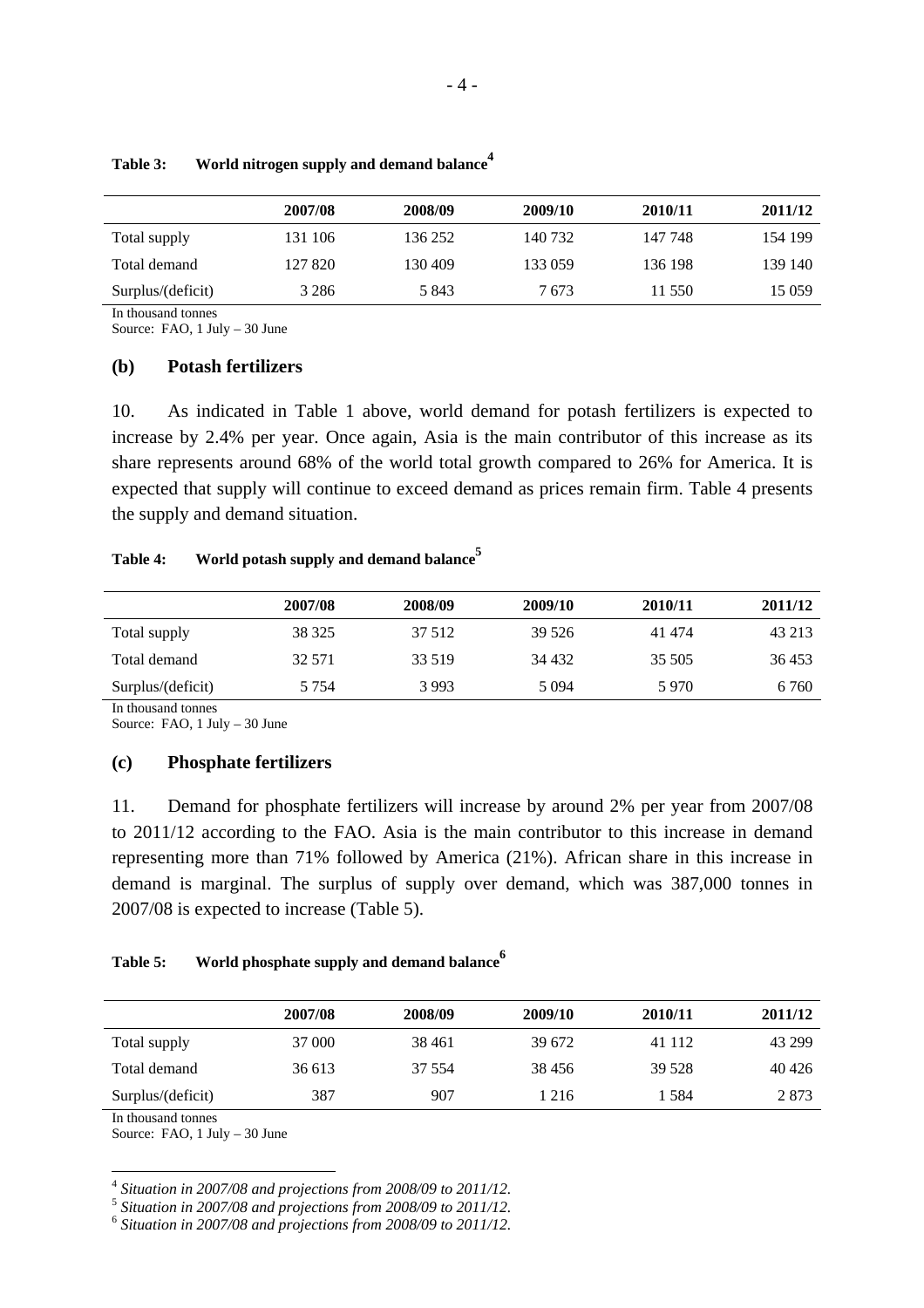### **II. PRICES OF FERTILIZERS USED IN COFFEE FARMING**

## **II.1 Price trends**

12. Table 6 shows price indexes for fertilizers and petroleum products and the ICO composite indicator price.

| <b>Year/Month</b> | Urea   | Potash | Phosphate | <b>Spot Petroleum</b> | <b>Natural Gas</b> | <b>ICO</b> composite |
|-------------------|--------|--------|-----------|-----------------------|--------------------|----------------------|
| 1990              | 129.32 | 80.11  | 92.47     | 81.52                 |                    | 111.35               |
| 1991              | 149.31 | 88.86  | 97.03     | 68.69                 | 33.68              | 103.99               |
| 1992              | 122.15 | 91.49  | 95.32     | 67.52                 | 40.65              | 83.05                |
| 1993              | 93.37  | 87.69  | 75.34     | 59.54                 | 49.08              | 95.94                |
| 1994              | 129.96 | 86.30  | 75.34     | 56.56                 | 44.46              | 209.29               |
| 1995              | 185.16 | 96.13  | 79.91     | 60.99                 | 39.57              | 215.47               |
| 1996              | 177.05 | 95.45  | 89.04     | 72.23                 | 62.44              | 158.89               |
| 1997              | 112.76 | 95.45  | 93.22     | 68.33                 | 57.12              | 208.45               |
| 1998              | 82.20  | 95.42  | 98.17     | 46.35                 | 48.47              | 169.60               |
| 1999              | 65.68  | 99.30  | 100.46    | 64.33                 | 52.49              | 133.42               |
| 2000              | 100.00 | 100.00 | 100.00    | 100.00                | 100.00             | 100.00               |
| 2001              | 94.26  | 96.41  | 95.43     | 86.17                 | 91.91              | 70.97                |
| 2002              | 93.37  | 92.49  | 93.61     | 88.65                 | 78.02              | 74.32                |
| 2003              | 137.39 | 92.49  | 92.47     | 102.48                | 127.57             | 80.79                |
| 2004              | 173.39 | 101.71 | 93.61     | 134.04                | 137.16             | 96.75                |
| 2005              | 216.62 | 129.14 | 95.89     | 189.36                | 205.71             | 139.10               |
| 2006              | 220.57 | 142.45 | 100.91    | 228.01                | 156.51             | 149.05               |
| 2007              | 306.03 | 163.27 | 161.87    | 252.13                | 161.93             | 167.62               |
| 2008*             | 511.42 | 450.38 | 788.11    | 362.02                | 198.58             | 193.42               |
| Jan               | 365.68 | 222.86 | 433.79    | 321.99                | 185.34             | 190.43               |
| Feb               | 321.76 | 314.29 | 433.79    | 332.62                | 127.94             | 216.10               |
| Mar               | 373.69 | 363.27 | 737.67    | 360.99                | 140.90             | 211.97               |
| Apr               | 466.17 | 389.88 | 839.04    | 386.88                | 217.00             | 197.00               |
| May               | 620.67 | 423.10 | 839.04    | 435.46                | 261.56             | 197.32               |
| Jun               | 621.56 | 438.78 | 839.04    | 466.31                | 294.45             | 203.16               |
| Jul               | 751.73 | 457.14 | 839.04    | 470.21                | 257.43             | 206.69               |
| Aug               | 761.62 | 522.45 | 981.74    | 406.38                | 191.59             | 204.14               |
| Sep               | 698.62 | 575.51 | 981.74    | 352.13                | 176.95             | 197.21               |
| Oct               | 401.09 | 622.45 | 945.21    | 257.80                | 156.38             | 168.60               |
| Nov               | 243.13 | 624.49 | 799.09    | 191.49                | 155.48             | 167.93               |

#### **Table 6: Prices of fertilizers and petroleum products and ICO composite indicator price Index 2000 = 100**

\*January to November

Sources: IMF, International Financial Statistics International Coffee Organization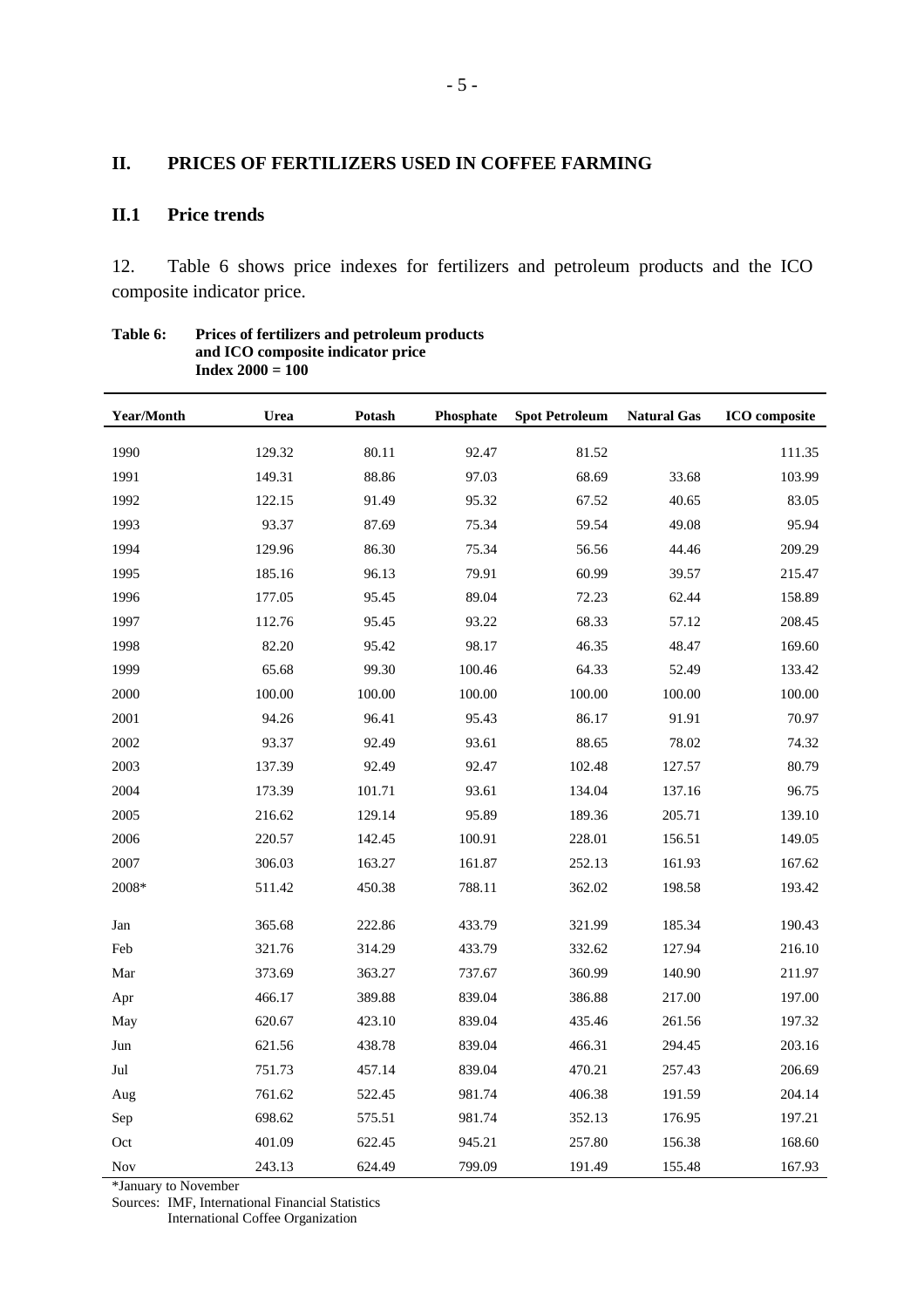### **(a) Urea prices**

13. Urea prices have increased steadily since the end of 2002. This increase became more marked, however, in recent months, when the annual average price went up from US\$309.4 per tonne in 2007 to US\$517 per tonne in 2008. Prices reached US\$770 per tonne in August 2008 before falling steadily during the remainder of the year (Table 6). Graph 1 shows the price index for urea from 1990 onwards.

> **Graph 1: Index of urea prices 2000 = 100 Calendar years 1990 - 2007 Monthly January - November 2008**

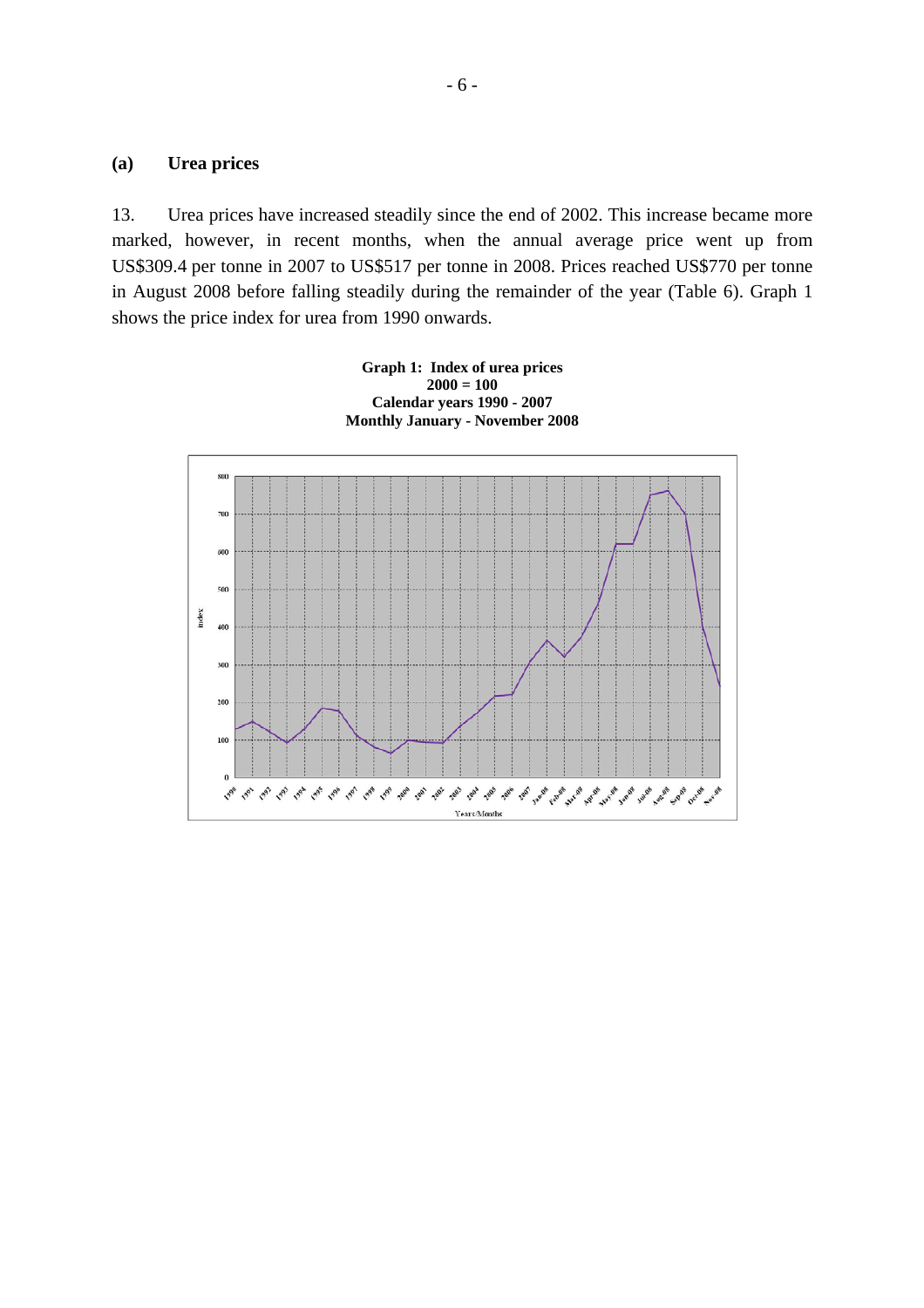### **(b) Potash prices**

14. The price of potash began to go up in 2004 and has escalated in recent months, rising from an average of US\$200 per tonne in 2007 to more than US\$551 per tonne in 2008, an increase of 176%. In monthly terms, prices have recorded a continued increase between January 2008 and November 2008 (Table 6). Graph 2 shows changes in potash prices since 1990.

**Graph 2: Index of potash prices** 

- 7 -

 $2000 = 100$ **Calendar years 1990 - 2007 Monthly January - November 2008** 700 600 500  $400$ index 300 200 100  $\overline{\mathbf{0}}$ ちょうちゅう ちょう ちゅうちゃ ちちょうちんちんちんちんちゅう Years/Month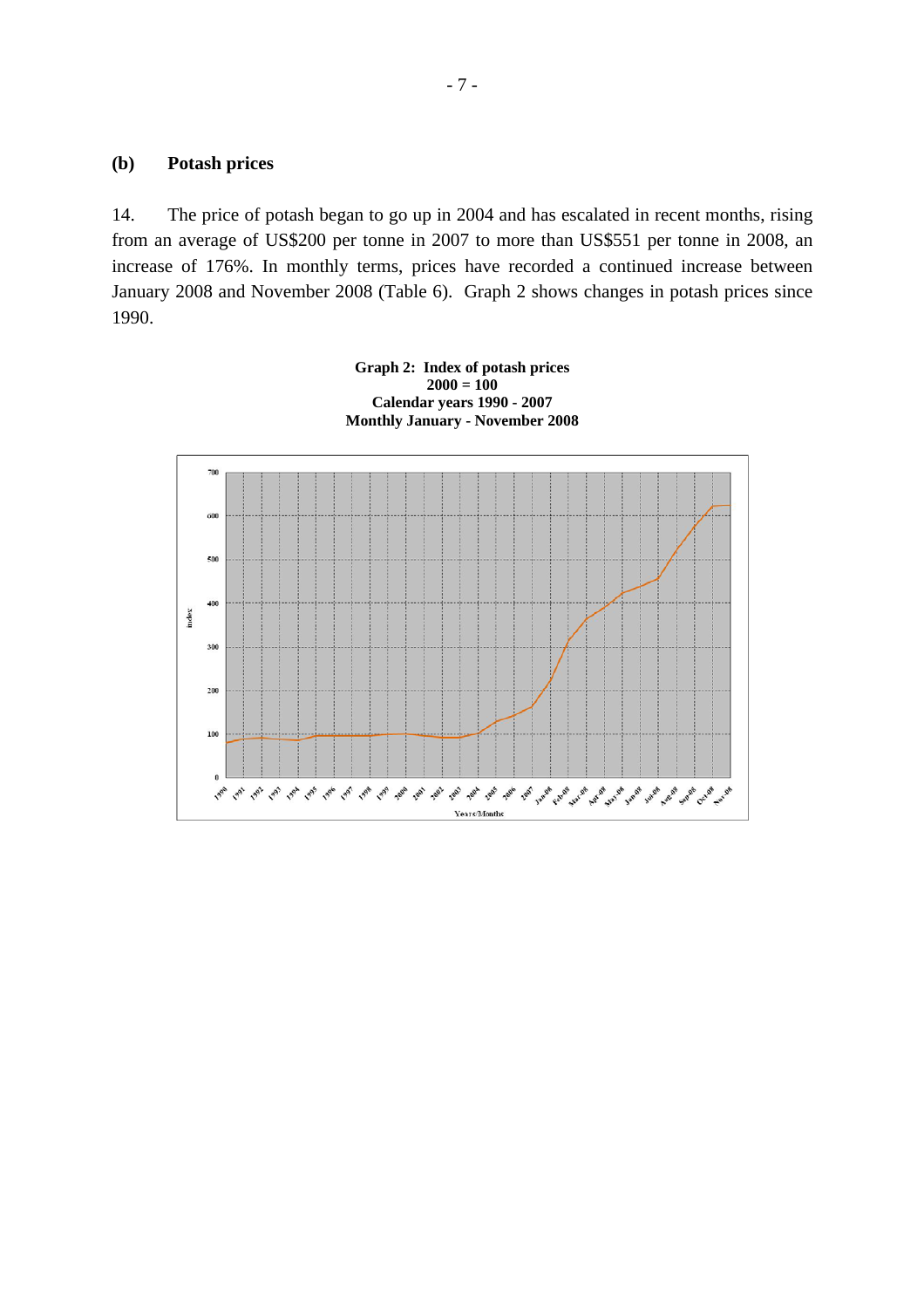### **(c) Phosphate prices**

15. Phosphate prices have recently increased by 387%, rising from US\$70.9 per tonne in 2007 to US\$345.2 per tonne in 2008 (Table 6). Prices reached the level of US\$430 per tonne in August and September 2008 before falling back to US\$350 in November 2008. Graph 3 shows price indexes of phosphate fertilizers since 1990.



#### **(d) Correlations with petroleum, natural gas and coffee**

16. Table 7 shows the correlation coefficients between the prices of fertilizers, petroleum, natural gas and the ICO composite indicator. Strong positive correlations exist between the price of petroleum and urea (0.91), potash (0.85) and phosphate (0.76), respectively. Positive, albeit not as high, correlations are also registered between the prices of natural gas and fertilizers: 0.70 for urea, 0.61 for potash and 0.50 for phosphate. On the other hand, correlations between the price of coffee, represented by the ICO composite indicator, and fertilizers are positive but relatively low: 0.41 for urea, 0.33 for potash and 0.29 for phosphate.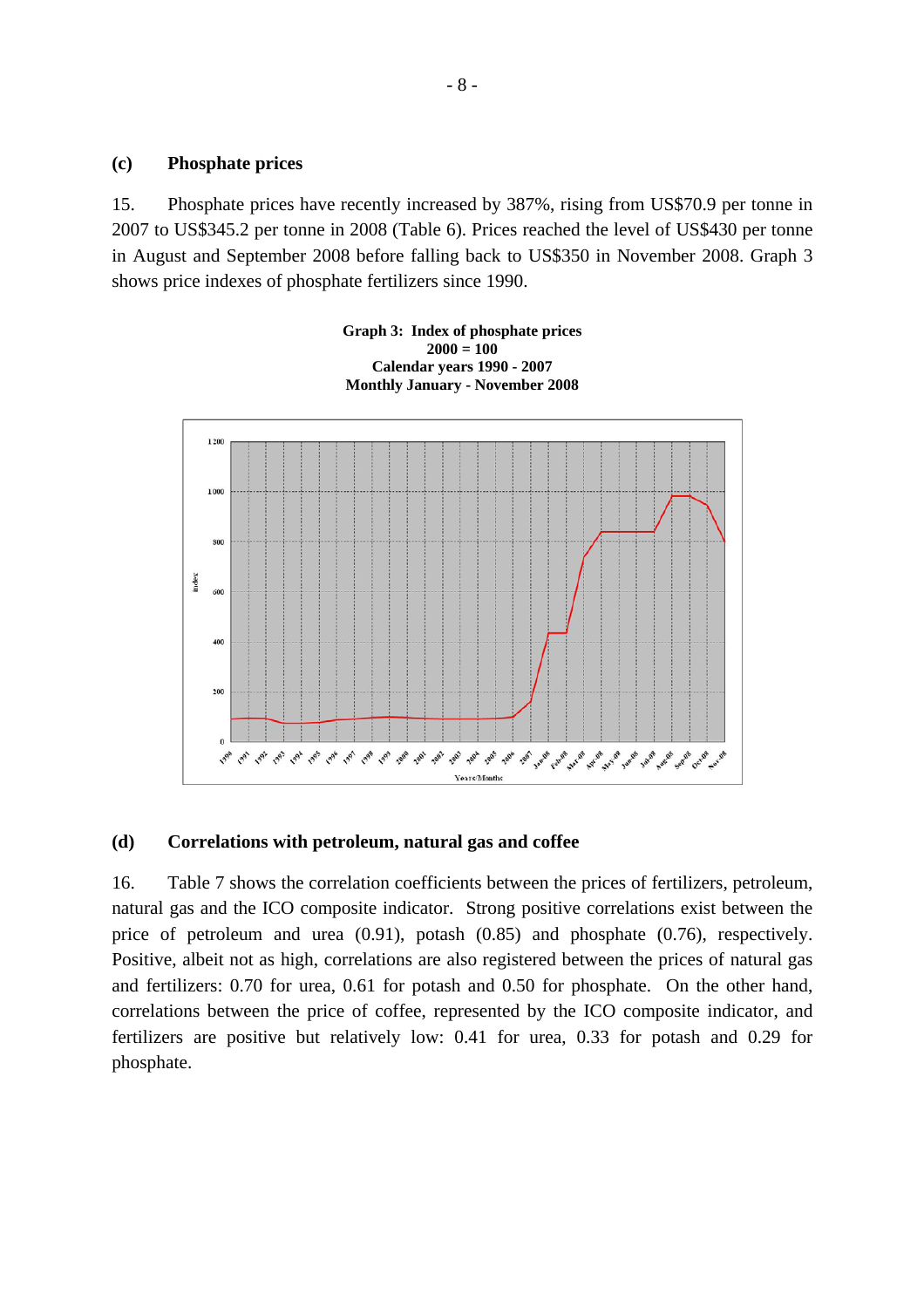| <b>Correlation</b>   | <b>Urea</b> | <b>Potash</b> | <b>Phosphate</b> | Petroleum |      | Natural Gas ICO composite |
|----------------------|-------------|---------------|------------------|-----------|------|---------------------------|
| Urea                 | 1.00        | 0.91          | 0.85             | 0.91      | 0.70 | 0.41                      |
| Potash               |             | 1.00          | 0.98             | 0.85      | 0.61 | 0.33                      |
| Phosphate            |             |               | 1.00             | 0.76      | 0.50 | 0.29                      |
| Petroleum            |             |               |                  | 1.00      | 0.88 | 0.22                      |
| Natural Gas          |             |               |                  |           | 1.00 | 0.01                      |
| <b>ICO</b> Composite |             |               |                  |           |      | 1.00                      |

### **Table 7: Correlation coefficients between the annual prices of fertilizers, petroleum, natural gas and the ICO composite indicator**

## **II.2 Underlying factors affecting fertilizer prices**

## **(a) Factors affecting demand for fertilizers**

17. Increase in international demand for fertilizers played a major role in their dramatic price rise. In the case of nitrogen fertilizers demand increased by nearly 14% between 2001 and 2007, for phosphates it increased by more than 13% and for potash by 10%. Agriculture needs fertile soils to ensure the maintenance of optimal conditions for the productivity required to meet the nutrition needs of a constantly growing world population. In these circumstances, fertilizers are needed to create conditions for efficient farming. There are a number of factors accounting for the increasing demand for fertilizers, including: economic and population growth, economic policies, the development of alternative energy sources and loss of agricultural land.

### *World economic growth*

18. World economic growth is a major factor in the increased demand for food, which requires an intensification of agricultural production. With the improvement in the income levels of populations in emerging countries there has not only been an increase in demand for food but a change in eating habits. In order to maintain food self-sufficiency, these emerging countries require fertilizers to increase their agricultural production, particularly cereal production. The strongest demand for fertilizers comes from Asia, more specifically China and India. China is the world's biggest consumer of potash.

### *Population growth*

19. World population is constantly increasing while arable land is diminishing. Developing countries are experiencing strong population growth. Some of these countries have opted for an intensification of agriculture in order to feed this growing population, while others, which continue to practice extensive agriculture, are constantly threatened with food shortages. China, which has the world's lowest ratio of arable land per capita, has been under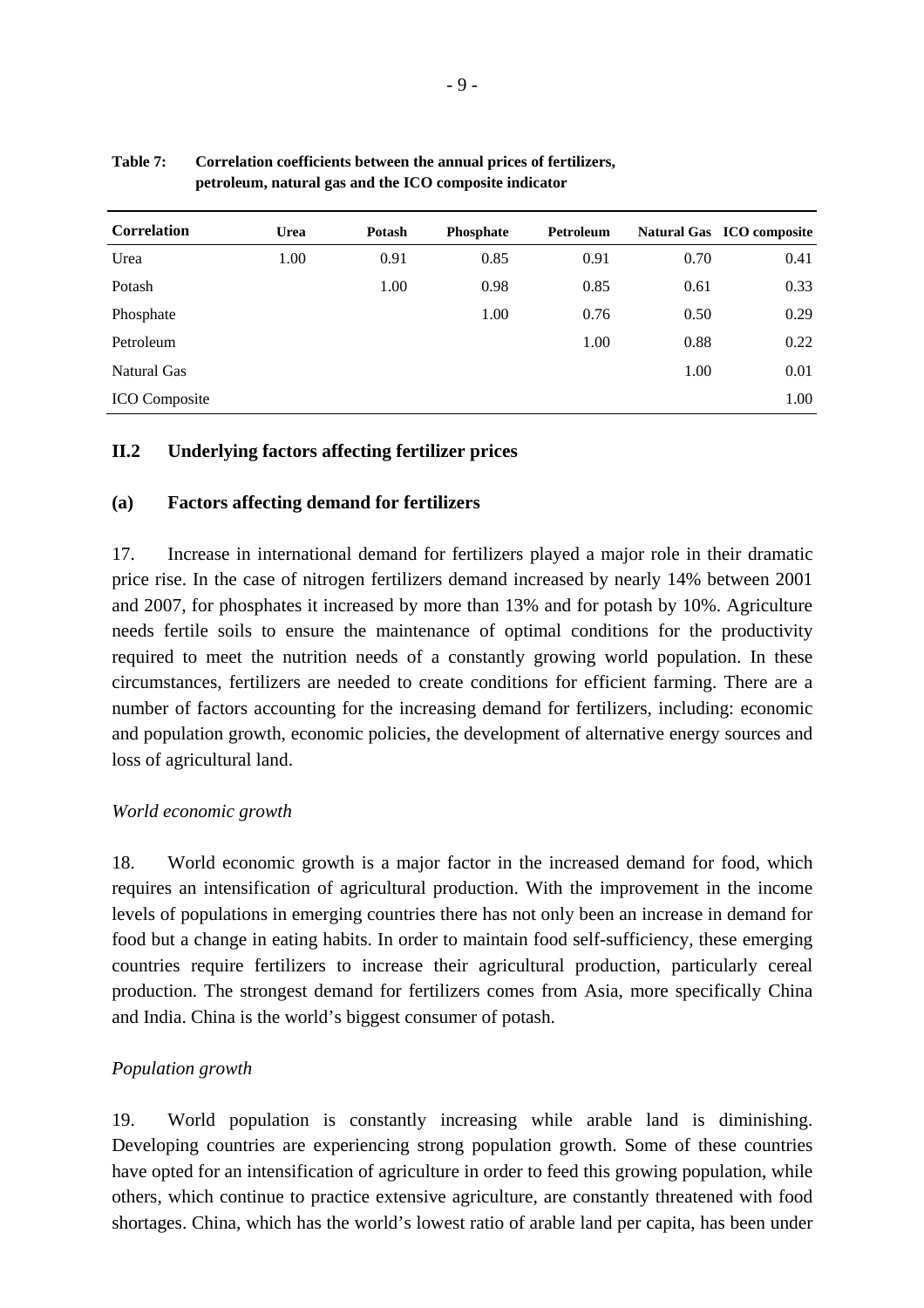enormous pressure to increase its fertilizer use in order to raise food production for its population. Fertilizer consumption increased from 2.6 million tonnes in 1965 to almost 36 million tonnes in 1997, with cereal production increasing from 167 million to 447 million tonnes.

## *Loss of arable land*

20. The steady shrinkage of arable land forces populations to intensify agriculture in order to increase productivity and reduce production costs. In the 1950s there was around 0.5 hectares of arable land per capita; by 1990, this ratio had decreased to 0.3 hectares. Some projections indicate figures of between 0.1 and 0.2 hectares of arable land per capita in 2050.

## *Economic and fiscal policies*

21. Demand for fertilizers is also influenced by the economic policies applied by countries through agricultural subsidies or fiscal policies. In other words, the existence of financial incentives for farmers can influence demand for fertilizers. Governments can offer their farmers a technological package that includes extension services supported by appropriate agricultural research, availability of agricultural inputs, improved market access, and access to financing. Exchange rate policies can also influence demand for fertilizers, particularly fertilizer imports.

## *Development of alternative energy sources*

22. The development of biofuels has put pressure on demand for cereals, particularly maize. This development was encouraged by the need to reduce dependence on petroleum products and the necessity of promoting environmental protection. There was a dramatic increase in the demand for agricultural products like maize, sugar, soy, palm oil, rapeseed and wheat, requiring intense use of fertilizers in order to meet this demand.

# **(b) Factors affecting fertilizer supply**

23. A number of factors affect the supply of fertilizers and can influence their price formation. The main factors are production capacity, production costs and transport and logistics.

# *Production capacity*

24. The most important factor is fertilizer extraction or production capacity. Production capacity makes it possible to predict medium- and long-term availability of fertilizers. In the case of potash, Canada has the biggest production capacity with numerous potassium mines. The Russian Federation and Belarus also have significant production capacities. In the case of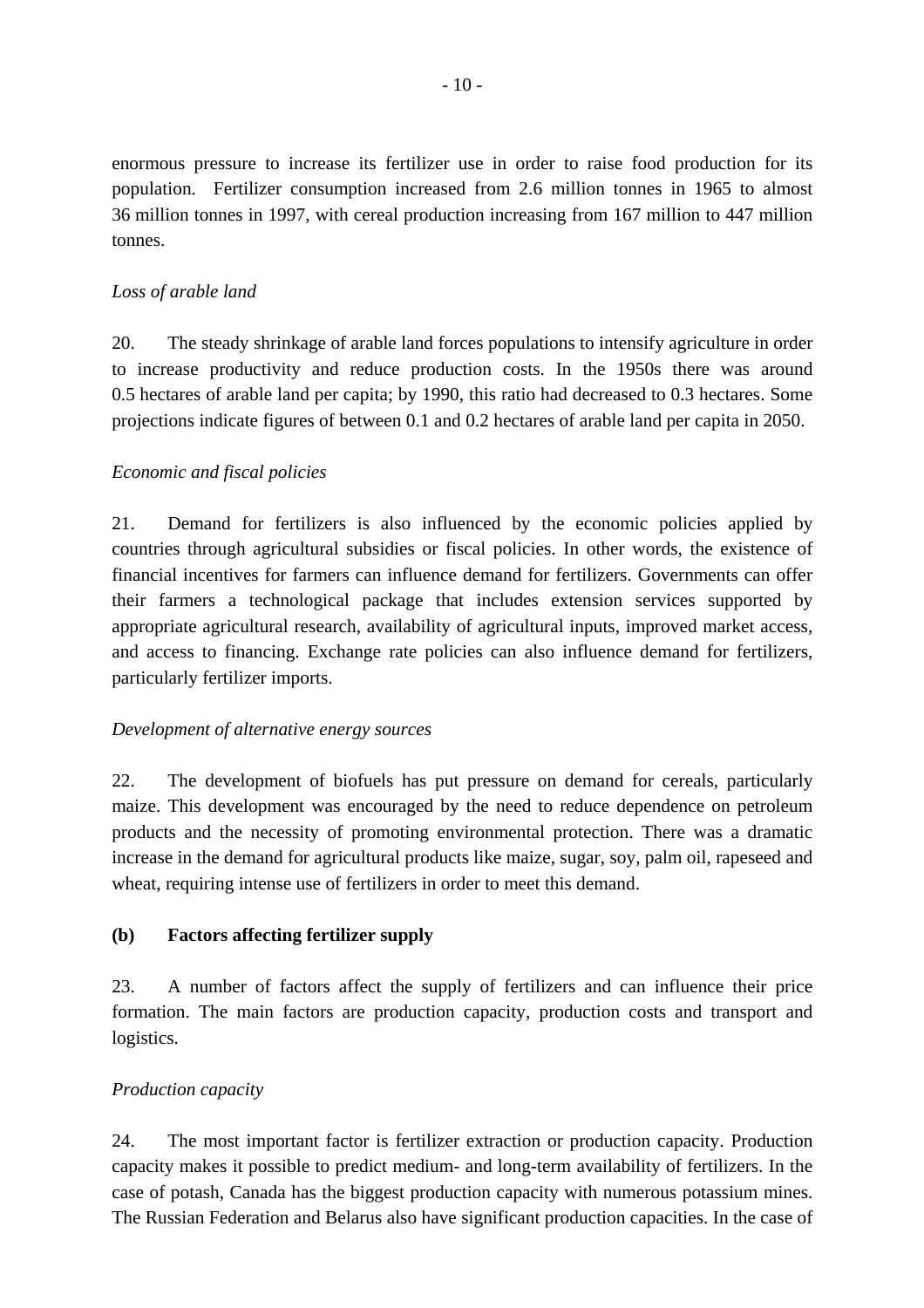phosphates, large mines exist in Brazil, China, India, the Russian Federation and the United States. As for nitrogen fertilizers, projected supply capacities exceed demand. Current price levels have led to an increase in a number of production programmes, as factors of production have improved in many producing countries. In addition, a number of companies that had previously reduced production due to the high prices of natural gas are now encouraged to resume their production activities.

## *Production and distribution costs*

25. Production costs, particularly the high cost of the capital needed to exploit potassium and phosphate mines, can influence supply availability. Conditions affecting the supply of raw materials used in the manufacture of fertilizers are a major influence. These raw materials are hydrocarbons, particularly natural gas used as the source of energy in the manufacture of ammonia and hence nitrogen. In many countries, manufacture of ammonia has benefited from the availability of gas at attractive prices. In other words, fertilizer production costs are a determining factor in supply and price.

## *Transport and logistics*

26. Maritime freight has become increasingly important in the fertilizer trade, particularly in the case of potash, for which 80% of global production enters world trade. Since potash is the world's most widely traded fertilizer, its price is significantly affected by developments in maritime freight charges. In the case of nitrogen and phosphate fertilizers, this factor is less significant since a smaller share of production enters world trade.

# **III. IMPACT OF FERTILIZER PRICE CHANGES ON COFFEE PRODUCTION**

27. The increase in fertilizer prices threatens to undermine the efforts of coffee exporting countries to increase and maintain their productivity. However, the impact in specific cases will depend on the intensity of fertilizer use in coffee farming and a country's dependence on fertilizer imports. In other words, the impact of fertilizer price increases in coffee exporting countries can be measured in terms of the production cost structure. In this regard, note should be taken that this study considers only the costs of fertilizers and does not take into account expenditures related to crop protection products, which also comprise a significant share of production costs in many coffee producing countries and exhibit similar price behaviour to fertilizers. Coffee exporting countries that are among the world's biggest consumers of fertilizers are India and Brazil.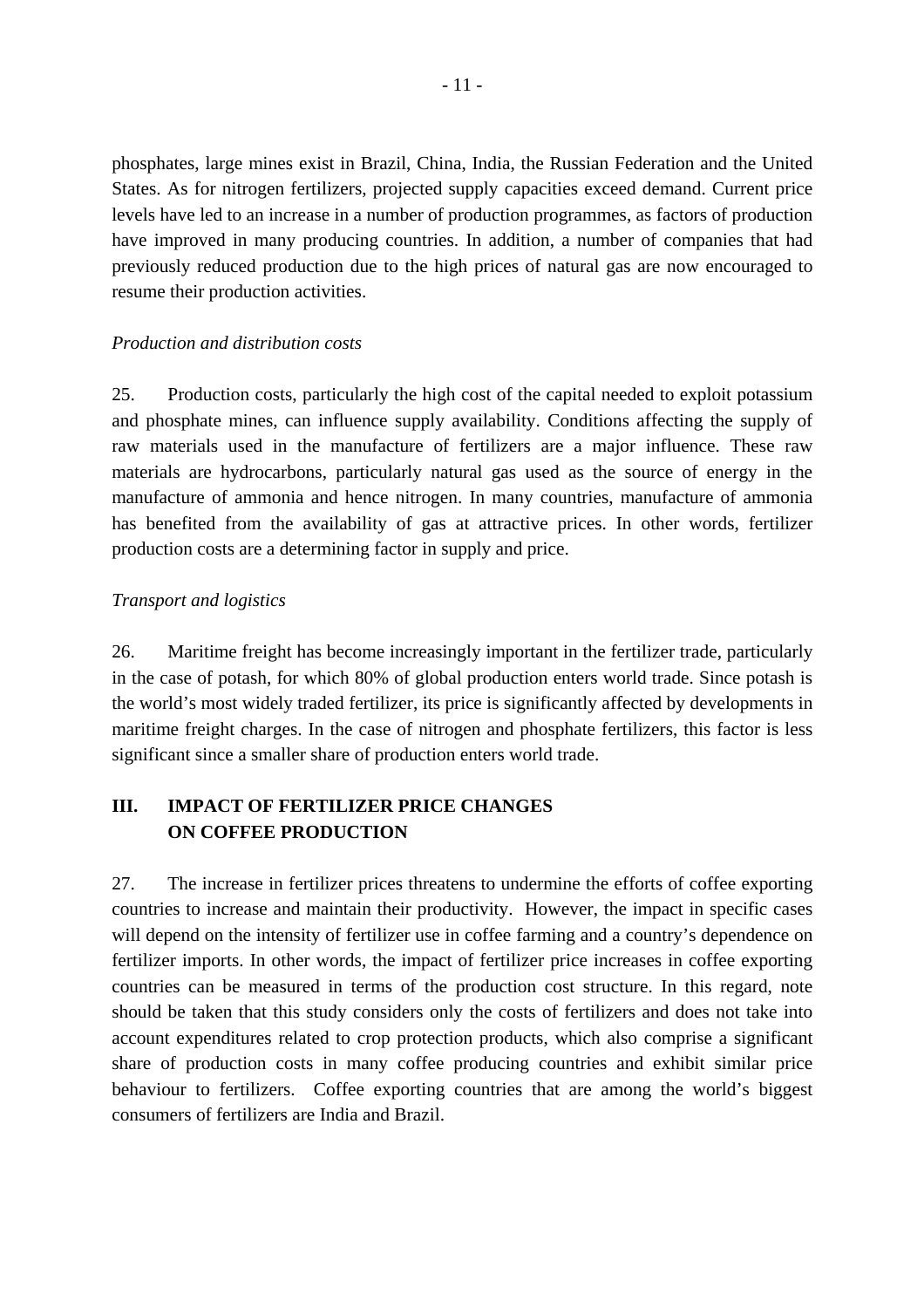## **III.1 Africa**

28. Fertilizer use in Africa is limited, accounting for only 1% of world consumption. Only about 10 countries out of a total of 58 use fertilizers in farming. The region's main fertilizer users (Egypt, South Africa and Morocco) are not coffee producing countries. Some coffee exporting countries, such as Kenya, Tanzania, Ethiopia, and Côte d'Ivoire, use fertilizers in coffee farming on a relatively modest scale compared to the situation in other producing regions.

## **III.2 Latin America**

29. The main users of fertilizers in this region are Brazil and Mexico, which respectively account for 60% and 12% of the region's total consumption. In Brazil, demand for fertilizers is constantly increasing as a result of the development of cereal crops and sugar cane for use in biofuels. Brazil imports around 85% of its potash consumption, the main fertilizer used in coffee farming. With potash prices continuing to rise, coffee production costs are bound to increase if the country maintains its intensive use of this product.

30. A survey conducted by CONAB, the government agency responsible for agricultural estimates in Brazil, of production costs for the 2008/09 crop shows wide variations by region. For Arabica growers, the share of fertilizers in total costs varies between 16.2% and 23.2%, with the exception of the state of Bahia, where many plantations are highly technified and a share of 32.2% is recorded. In the case of Robusta, fertilizers account for 13.8% of costs in Espírito Santo, the largest Robusta producing state. Farmers in Rondônia, the other major Robusta producing state, are recorded as not making any use of fertilizers.

31. In Colombia, data provided by the National Federation of Coffee Growers indicate that fertilizers accounted for 23.7% of production costs in 2008.

32. In Costa Rica, fertilizers were estimated by the Coffee Institute of Costa Rica to comprise 12.3% of total production costs in 2007/08.

## **III.3 Asia and Oceania**

33. Among the region's coffee exporting countries, India is the biggest fertilizer consumer, followed by Vietnam and Indonesia. India is also a significant fertilizer producer. Vietnam's fertilizer requirements were estimated at 7.9 million tonnes in 2007. As the country imports a little over half of its fertilizer consumption, the rise in fertilizer prices entails an increase in production costs. According to information compiled by Vinacafé for 2007, fertilizers accounted for 14.2% of Robusta coffee production costs.